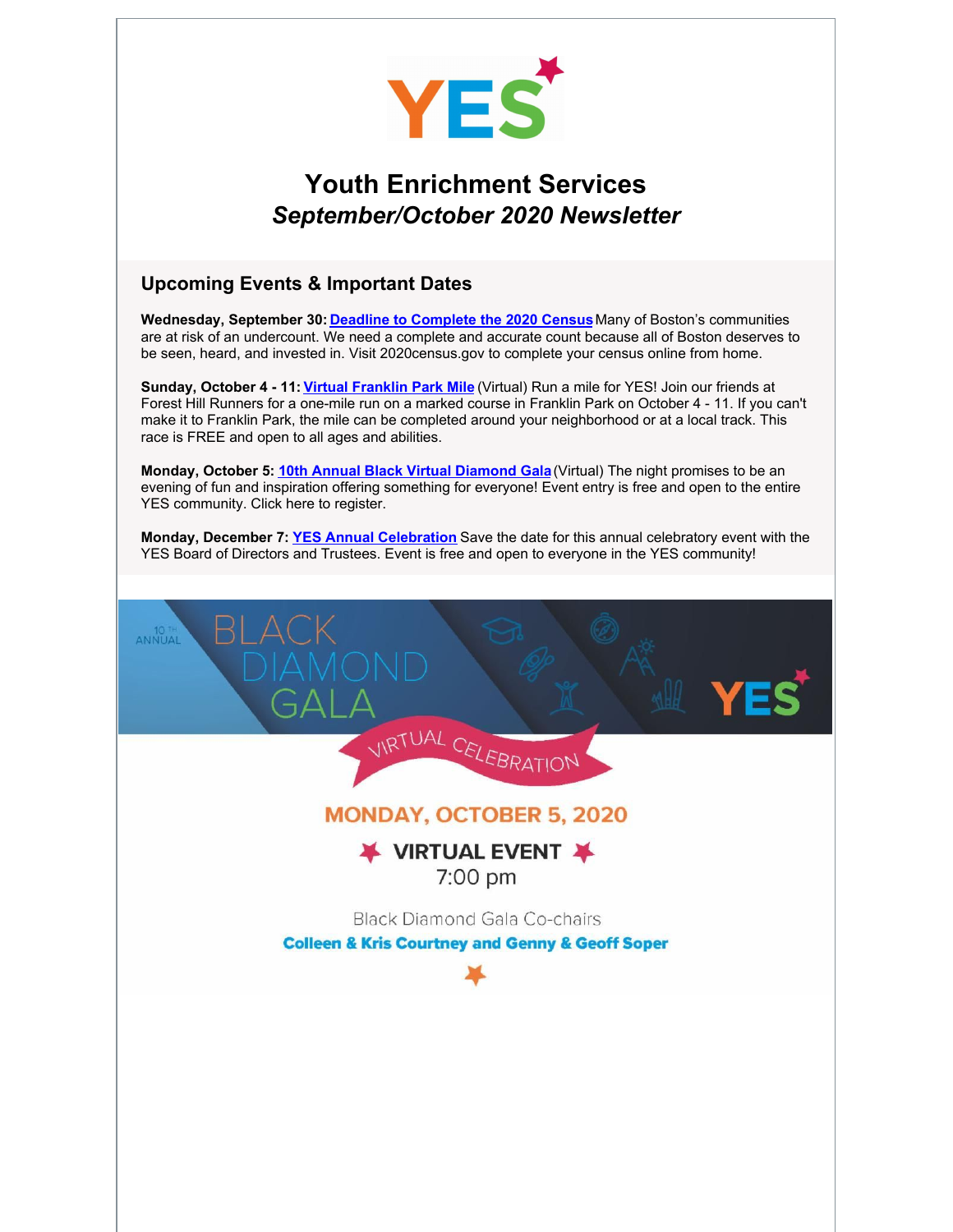

# **Summer Re-Imagined at YES**

Although this summer looked different than most, more than 100 Boston youth still had the opportunity to experience the outdoors with Youth Enrichment Services (YES). Youth and teens explored new sportsbased activities, developed self-confidence, gained leadership skills, and created new friendships. Read more about our modified summer programs below.

YES is fortunate to have had the opportunity to safely get outside and active with our youth this summer by following COVID-19 guidelines from the State Department of Public Health. Programs were modified to meet these requirements and include: logging visitors for contact tracing; logging as well as increasing the cleaning and sanitation of the building and equipment; administering health checks for participants, staff, and volunteers; eliminating the use of vans for program transportation; requiring masks; practicing social distancing; and reducing group size and numbers served.



### **Outdoor Adventure**

Youth ages 9 - 12 had experiences that helped them find adventure in different ways, become curious about the world around them, and understand themselves and those around them better. Activities included Geocaching, gardening, field games, and more.

#### **Track & Field Program**

Youth ages 9 - 13 tried new activities and challenges and experienced the complete realm of track and field: running, throwing, and jumping. Consistent small groups were led by adult and teen coaches at Moakley Park's Saunders Stadium (South Boston) and English High School (Jamaica Plain).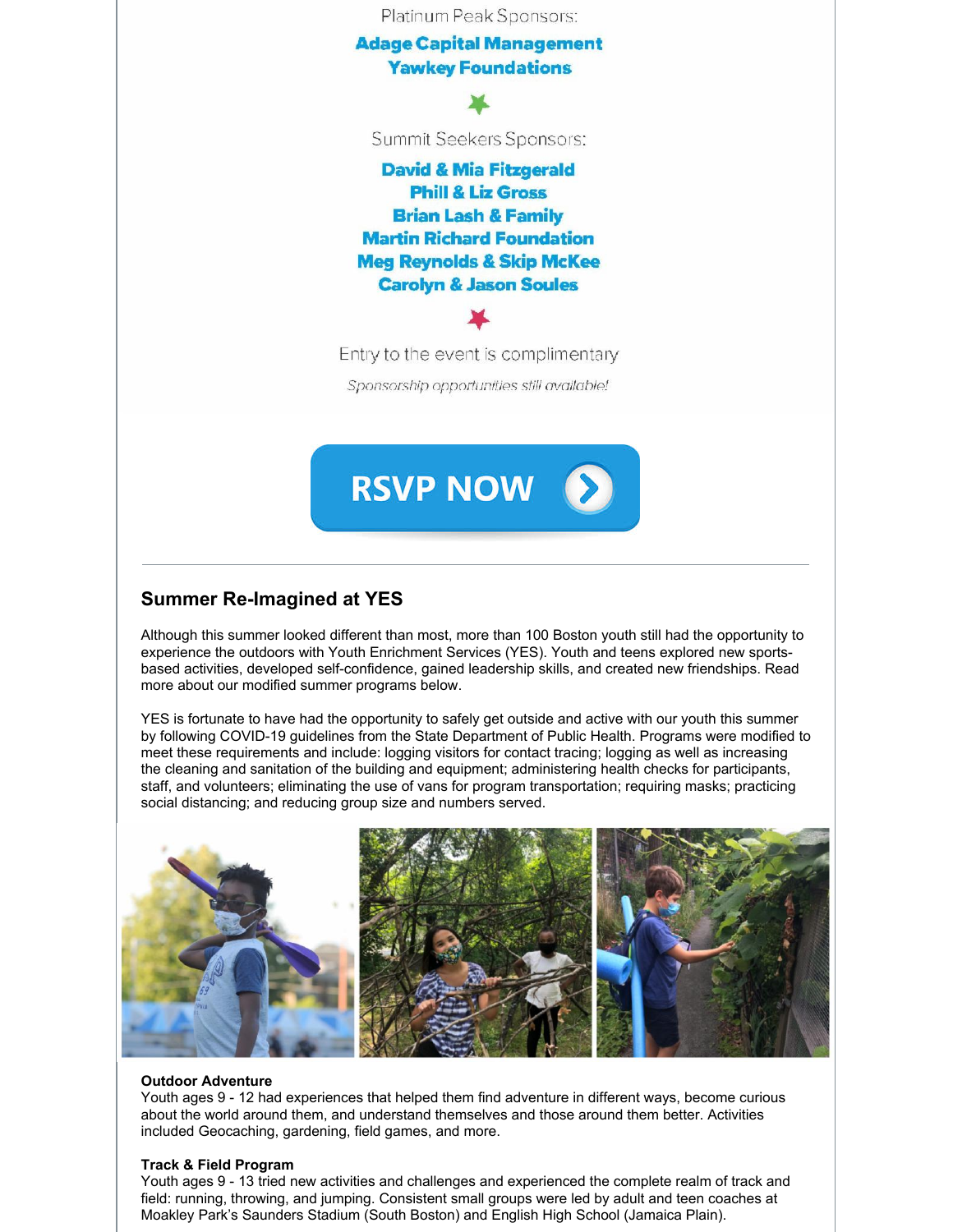### **Leadership Corps**

Leadership Corps is a program in which teens develop their leadership potential as they participate in outdoor activities. Due to COVID-19 the program was held entirely virtually this year and featured leadership development workshops, fun virtual workouts/activities, and weekly challenges to get teens outside and moving.

### **Summer Teen Staff**

Every year, YES provides meaningful employment to teens in Boston. This year, our usual summer teen staff leaders worked a hybrid schedule, which included working from home. The teens spent this remote time engaging in professional development workshops, participating in online workouts, and completing several projects which culminated in the creation of the Leadership Corps site, a teen resource hub for YES teens. Click **[here](https://lcatyes.mailchimpsites.com/)** to visit the youth-developed website.

### **Family Adventure Sessions**

This summer, YES introduced new Family Adventure Sessions for families to get outdoors and active together. Activities included paddling, rock climbing, and biking with YES's expert instructors.

**See more photos from this summer in the Outdoor [Adventure](https://www.facebook.com/media/set/?vanity=yeskidsboston&set=a.10158453649396224) Facebook album!**

# **Congratulations 2020 Richard Williams Memorial Scholarship Recipients**

The Richard Williams Memorial Scholarship was established in 2006 in memory of Richard Williams, who founded YES in 1968. While he did not achieve more than an 8th grade education, Richard realized that education was the key to unlocking dreams. The Richard Williams Memorial Scholarship continues Richard's legacy by giving Boston teens the financial support to pursue a post-secondary education. We are proud to announce the 2020 Richard Williams Memorial Scholarship recipients below.



## **Rose Gould**

Boston University (Boston, MA)

Rose came to YES in 2016 and joined the Leadership Corps program. She has been a part of the youth leadership for Operation Snowsports every winter since then. Rose also served as an impact intern for two years. She is always looking for the next opportunity to be involved, and she assisted with rental shop nights throughout the Operation SnowSports season. Throughout her time at YES, Rose grew from looking up to the older volunteers to experiencing rewarding personal and professional growth as a leader and role model. Outside of YES, Rose is an active member of her school community and participated in many other extracurriculars throughout high school. Her range of experiences has demonstrated a desire to lead and care for others. Rose is attending Boston University and plans to study biology with a focus on the pre-med track. After completing college, Rose hopes to attend medical school.



#### **Ginika Okoli**

University of Massachusetts Lowell (Lowell, MA)

Ginika first joined YES in 2017 and became a Leadership Corps member. As an active participant in our Outdoor Adventure Sessions and Operation Snowsports throughout the years, Ginika served as an instructor for snowboarding, and then continued on to become a member of our summer and school-year staff. Over the summer, she consistently led as a camp counselor. After plenty of experience outdoors, she continued learning with us through career exploration and college prep sessions. Ginika has become a more outgoing and adventurous person through YES and developed crucial leadership skills. Outside of YES, Ginika is a well-rounded member of her school and community through volunteering, work, and community programs. She remained active with YES throughout this previous summer even with the challenges that this year has presented. Ginika is attending University of Massachussetts Lowell and plans to study business with hopes to one day become a marketing executive.

### **Welcome New YES Staff**

YES is thrilled to welcome four new staff members to the Program team. Read below to learn more!